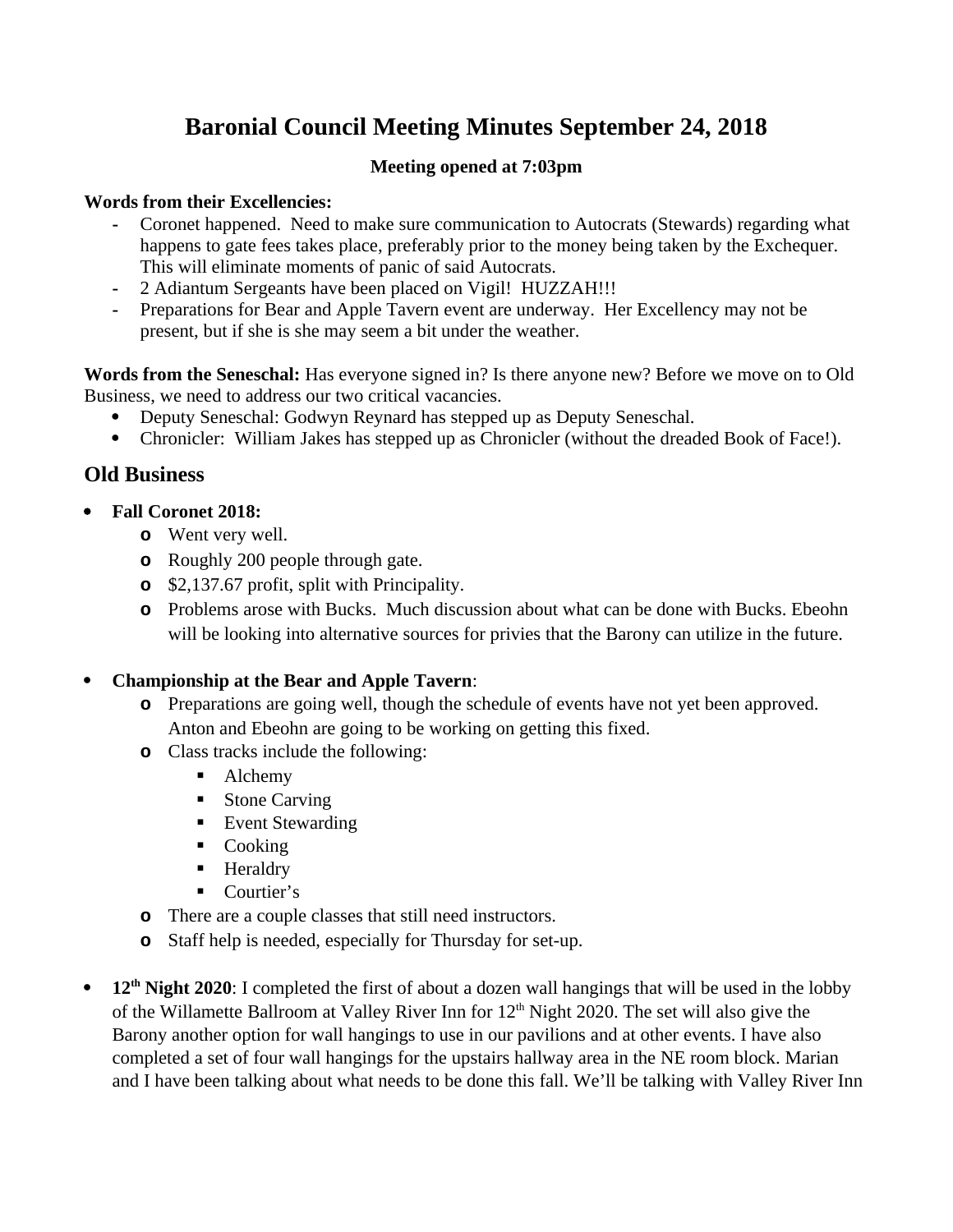about room reservations which will go live after  $12<sup>th</sup>$  Night 2019. Marian will prepare to talk with the various groups, peerages, guilds, etc. at 12<sup>th</sup> Night 2019 about their needs for 12<sup>th</sup> Night 2020.

• **Mid-winter's Feast:** Food cost ~\$388.08, or \$5.17 per person for 75 guests.

# **Birthday Bash:**

- **o** Iurii put in a bid for Birthday Bash 2019. After much discussion about location and the possibility of relocating next year the bid was approved.
- **o** Yseult has access to a discount card for printing (for advertising of the event)
- **o** Vicountess Elizabeth also has discount for Vista Print as well.

# **Egil Skallagrimsson Memorial Tournament XLV:**

- **o** The Date Reservation and Event Info Forms have been sent in and accepted. Due to problems with the Kingdom Calendar web site, the Event Info Form hasn't been fully processed yet, but Kanavati assures me that all is in order with the info we provided.
- **o** Baron Durin reported to me at Coronet that it looks like there will be no competing Grand Thing on Memorial Day weekend next year, so we can anticipate higher attendance – more like 2018 than 2017. We will increase advertising to northern Oregon and southern Washington areas accordingly.
- **o** Due to my travel plans this week and October 8-15, planning for Egil's will start in earnest after Oct. 15. Initial tasks are writing Crier copy, getting initial publicity up on the website, and making decisions about gate fees and whether to do pre-registration for those who want to reserve camping areas. We especially need a Merchant Coordinator, a Landmaster, someone to work with me on Three Pillars, a Set-up Coordinator, and a Take-down Coordinator.
- **o** Staff so far:
	- Event Steward: Mistress Yseult of Broceliande
	- $\blacksquare$  3 Pillars: Yseult + ?
	- Gate: Lady Cyeth de Westcote
	- Gold Key & Site Tokens: Mistress Alys Meghan Cattwyn (officer)
	- **Lists: Viscountess Elizabeth Turner de Carlyle**
	- Water Supply / Worker Snacks: Lord Mouse
	- Marshal in Charge: Lord Antonius Rath (officer)
	- Chatelaine, Newcomers: Lady Louisa of Lorne (officer)
	- Publicity: Nai Martyn
	- Norse Trade Blanket: Myrr Charsdottir
	- Volunteer Raffle: Emma HaldaneStaff so far:
	- **Parking: Lord Pykes Picti & Co.**
	- Norse Stickball: Lord Pykes Picti
	- Webminister: Lord Skjaldar Torstein Thunderhand (officer)
	- A&S Demos & Classes: Lord Alan Bowyer (officer)
	- Thrown Weapons: Lord Kevin Sorok (officer)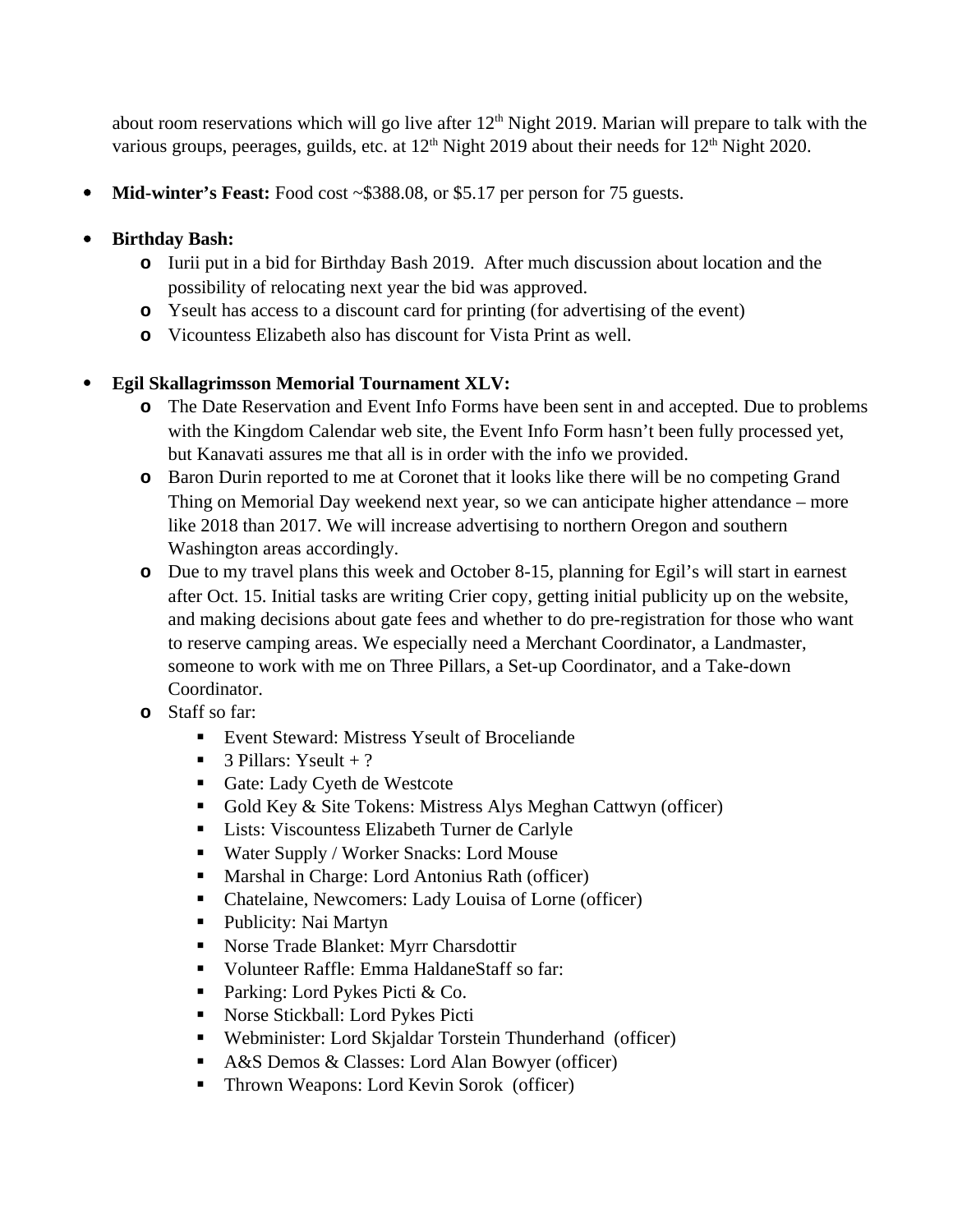- **o** Due to my travel plans this week and October 8-15, planning for Egil's will start in earnest after Oct. 15. Initial tasks are writing Crier copy, getting initial publicity up on the website, and making decisions about gate fees and whether to do pre-registration for those who want to reserve camping areas. We especially need a Merchant Coordinator, a Landmaster, someone to work with me on Three Pillars, a Set-up Coordinator, and a Take-down (Emma also volunteered to run a textile convivium "where people can go to continue class conversations, practice, bring their craft and work on it, etc.")
- **o** Pykes has offered to do parking and help with the work party if his group can set up early I told him I'd be delighted! He has another helper with a chain saw, so I'll be talking with the Parks Dept. in January about additional areas of blackberries that we could eliminate.
- **o** I expect to hold the first staff and interested people meeting in mid to late October, perhaps the 4<sup>th</sup> Tuesday, Oct. 23, or Thurs., Oct. 25, which would be the week after the Bear & Apple Tavern. Stay tuned for further information

# **Kingdom Heraldic Symposium Fall 2019:**

- **o** Adiantum was the only group to enter a bid so, by default, Adiantum will be hosting the Fall Kingdom Heraldic Symposium, 2019.
- **o** Looking at the possibility of rolling this in with the Bear and Apple Tavern Event, 2019.
- **o** More to come.

# **New Business**

- **Officer Applications:** We have several vacancies and others that are coming due for extension or replacement. Please be aware of your warrant status and don't wait until you are 6-9 months out to announce the need for a replacement. If you are interested in Youth Combat or Family Activities, there is a background check requirement. Please announce your intent for either of these early so we can get that process started.
- (Open/Vacant Offices: *Lists, Youth Combat Marshal, and Family Activities Coordinator. Deputy Seneschal and Chronicler open in September.)*
	- **-** Deputy Seneschal: Godwyn Reynard has stepped up as Deputy Seneschal.
	- **-** Chronicler: William Jakes has stepped up as Chronicler (without the dreaded Book of Face!).
	- **-** Lists: Vicountess Elizabeth Turner de Carlisle.
- **Baronial Facebook Page:** (As opposed to the Facebook Group)
	- *-* Discussed briefly. Need more information on the requirements.

# **Officer Reports**

- **Arts & Sciences Alan Boyer**
	- *-* Much A&S happening. Last A&S Night yielded 13 participants.
	- *-* Arrow making was a success.
- **Chamberlain Thorholfr "Kirby" Egilson**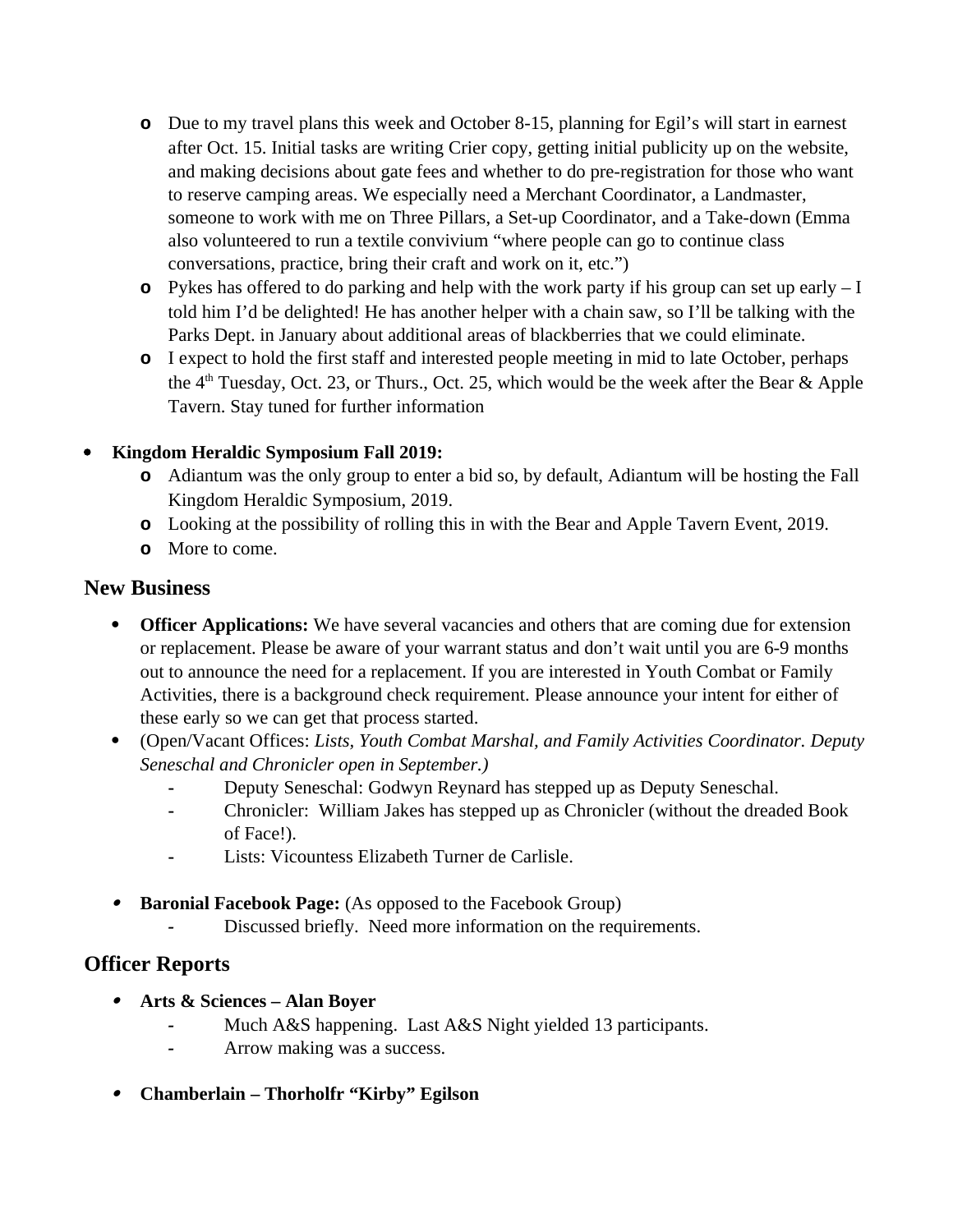- **-** Table cloths. Yes. Where are they? Please let me know if you find them/know where they are.
- **-** Stuff has been replaced; Stuff has been repaired; Some stuff is in need of repair.

#### . **Chatelaine – Louisa of Lorne**

*-* Three survey responses - reached out, no return contact Shrewsbury Faire Demo - Good exposure for SCA/Adiantum, but need to rethink logistics. It is a lot of work for two, eight hour days of exposure to the public. Must downsize the pavilion footprint. Future has to include a dedicated set-up crew arriving Thursday or Friday AM. Too much stress and no fun otherwise. New set of Newcomer Badges were in the welcome box for Fall Coronet.

#### . **Chronicler – William Jakes**

- **-** Minutes are complete and distributed. The next Bi-Cranial Bear is due out October 1 st, 2018.
- **-** Please send reports and Bi-Cranial Bear submissions to [Williamjax@yahoo.com.](mailto:Williamjax@yahoo.com)

### **Exchequer – Antonia Crivelli**

- **-** For Adiantum, the auditor is asking for the following: December 2017 Bank Statement and Reconciliation for Undeposited and Non-interest Bearing Cash in the amount of \$22,742 Copies of deposit slips for income from Activity Related Events in the amount of \$17,837.15. I was able to supply her with a copy of the December bank statement and copies of past bank statements from 2017 showing event related deposits. I was given nothing resembling deposit slips or reconciliations in the materials I received from Forrest.
- **-** Bank balance as of 9/24/2018 **25,266.04** I do not have a September statement to determine what has and has not cleared during the month.
- **-** Bank Balance as of 8/31/2018 23,700.02
- **-** Checks written in late August, September, did not clear in August:

| 2139 | Exchequer, copy card |                              | 40.00 |         |
|------|----------------------|------------------------------|-------|---------|
|      | 2140                 | South Eugene Storage         |       | 180.00  |
|      | 2142                 | US Postal service (box)      |       | 140.00  |
|      | 2143                 | Pam Perryman (pavilion)      |       | 1500.00 |
|      | 2144                 | <b>Bucks Sanitary</b>        |       | 150.00  |
|      |                      | September Briggs Farm rental |       |         |
|      | 2145                 | Stephen Colder, Gate box     |       | 150.00  |
|      | 2146                 | Stephen Colder,              |       | 225.00  |
|      |                      | Coronet insurance            |       |         |
|      | 2147                 | Applegate regional theater   |       | 700.00  |
|      |                      | Coronet site rental          |       |         |
|      | 2148                 | Chris Howerton               |       | 108.98  |
|      |                      | Coronet food                 |       |         |
|      | 2149                 | <b>SCA Antir NMS</b>         |       | 110.00  |
|      |                      |                              |       |         |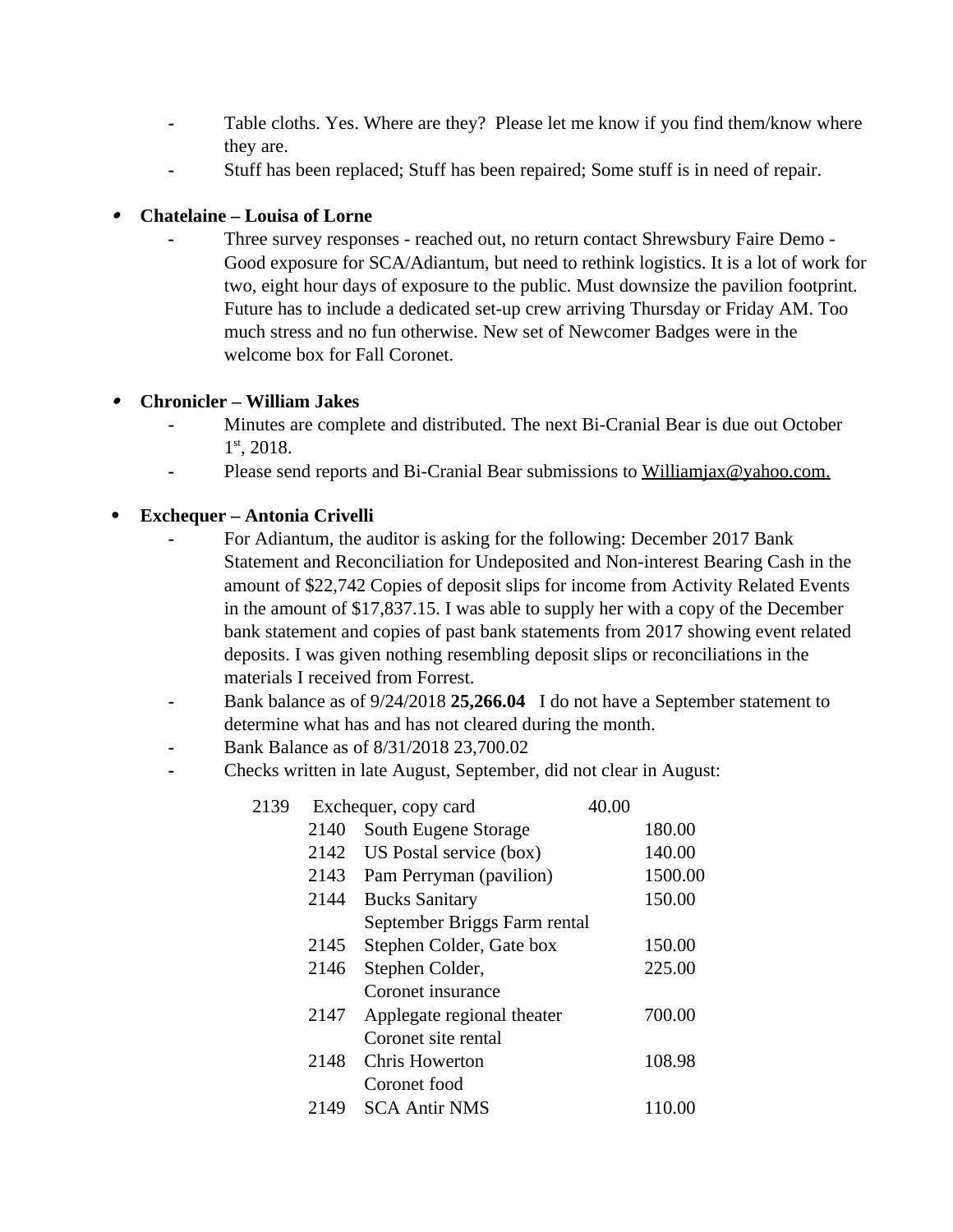- **-** Deposit from Coronet: \$4060.00
- **-** Known outstanding coronet obligations: Payment of Principality's share of the gate, biffy rental (estimated over the phone as \$748). If there are additional reimbursement requests from Fall Coronet, give them to me as soon as possible, so I can calculate what is due to Principality.
- **-** Outstanding transactions: October storage unit. Archery and Thrown weapons people need to inform Bucks that the Briggs farm biffies need to be picked up.
- **-** It is time to start looking at budgeting for 2019. I have copies of the 2018 budget as adopted and amounts remaining in the officer budgets and general budgets as of August of 2017. I do not have a similar record of what was spent in 2018. People should be thinking about whether to request any change for 2019.

### **Gold Key – Alys Meghan Cattwyn**

- **-** Events this month were the Shrewsbury Faire demo and Coronet. I ran a small "Gold Key Yardsale" (one clothing rack plus some tabletop space) at Faire, which earned us \$66. Check will be turned in at tonight's Council meeting.
- **-** All the gear (pavilions, painted hangings, tablecloths, eric ropes and stakes, etc.) which I borrowed for the Faire Demo was returned in good order in time for Coronet set-up.
- **-** I will be using about half as many pavilions at next year's Faire demo (which will be Sept. 14-15, the weekend before Coronet), as this was too much to set up with the helpers I had available. Louisa, Alan, and the rest who did come were amazing, though. Louisa can report more on the Chatelaine contacts from Faire.
- **-** One contact: a gentleman who's on the board for the Scandinavian Festival in Junction City, who seemed very interested in having us do a demo there next year, with a focus on Viking-type stuff.
- **-** We had no Adiantum sales at Coronet. Gold Key loaned four total items to two adults (no children) at Coronet; did not charge fees.
- **-** Since my last report, Gold Key received clothing and gear donations from Vesta, Idonia (delivered by Baroness Cerridwen), and Katherine. Thanks! As usual, some of these will be kept in Gold Key, others will go to the Yard Sale. One (a nice felted wool pouch) was given as part of our Box Of Loot & Largesse to Mountain's Edge this past weekend. Several of Katherine's donations (which were received before Faire) were part of our sales there.
- **-** I plan to attend Bear & Apple Tavern, and can bring Gold Key if needed. If there's merchanting there, I will bring Yard Sale items along with my own merchandise.

#### **Herald – Aelis de la Rose**

**-** Office change over scheduled for Bear and Apple Tavern event.

#### **Lists – Vicountess Elizabeth Turner de Carlisle**

**-** Nothing to report except that WE HAVE A LISTS OFFICER! HUZZAH!!!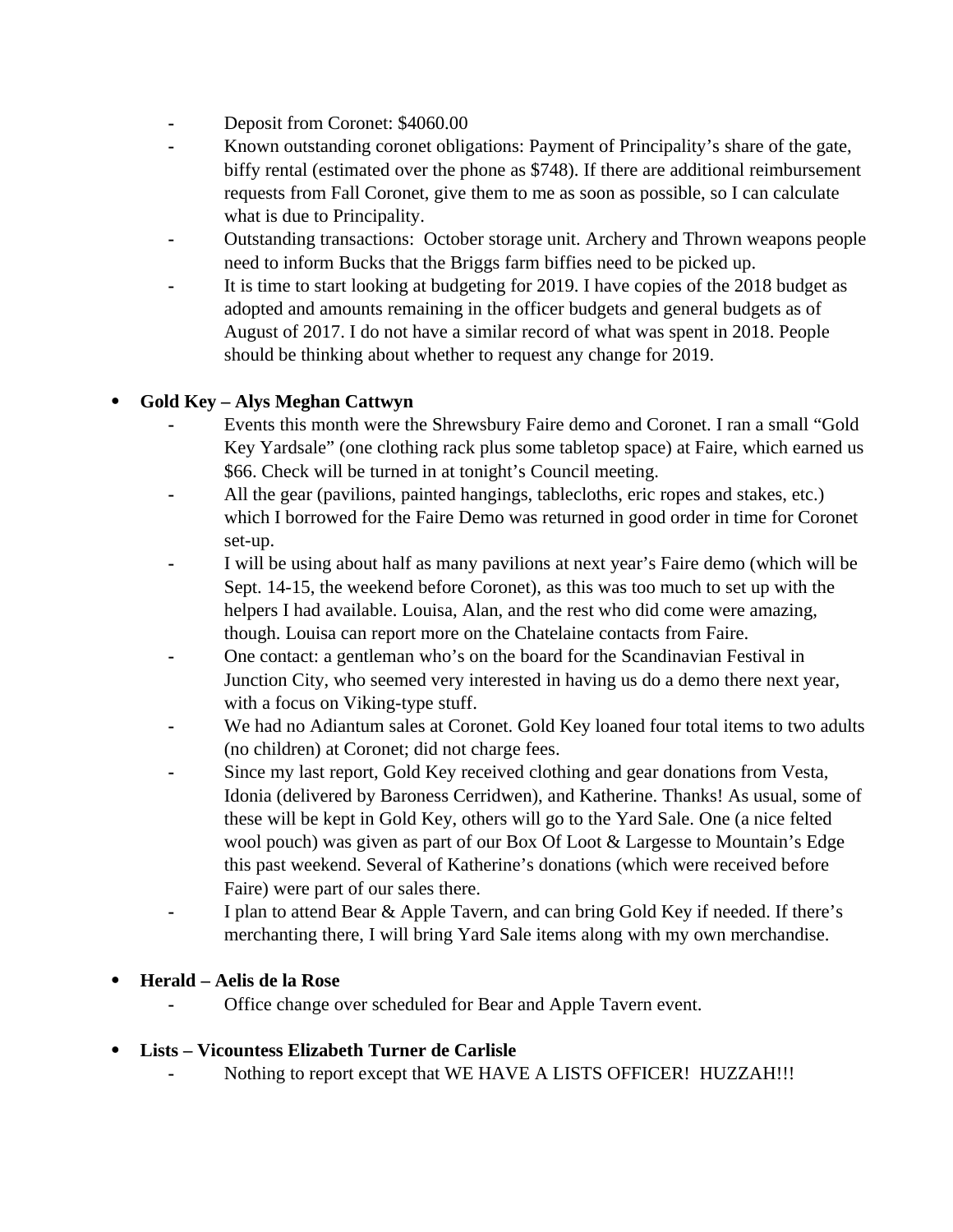# **Marshal – Anton Ray**

- **-** Eventful!
- **-** 4 Adiantum Heavies attended Crown and did very well.
- **-** Practice has been well attended
- **-** No injuries to report
- **-** Working on expanding War Unit equipment.

### **Archery Maarshal – Iurii Levchenich (Deputy)**

- **-** For the month of September, we have had low turnout, though to have more opportunities to shoot, I have held some Wednesday morning practices in addition to our regular Thursday evening practices.
- We have had anywhere from 2-6 persons show up to shoot arrows at the the practices we have had at the Coburg range.
- **-** There will be a morning practice this Wednesday from 9am-11am, as well as our regular Thursday evening practice from 5:30pm to 7:30pm, loaner gear will be available at both practices.
- **-** As long we have favorable weather, I intend to host weekly practices at the Crabtree's property to get as many opportunities to submit scores for everyone as possible, this will hopefully include a few weekend practices if there are no conflicting events.
- **Cut & Thrust Marshal Anton Ray**
	- **-** Nothing to report.
- **Rapier Marshal William Jakes**
	- **-** Nothing to report. My warrant is up in January.
- **Thrown Weapons Marshal Kevin Sorok**
	- **-** Regular dart practice has been happening.
- **Scribe Antonia Crivelli**
	- **-** I picked up Principality charters which we worked on at August scribal night the ones Luna-Francesca and Kirby worked on were not completed in time for Fall coronet so I finished them, as well as the ones I worked on, and turned them in at Coronet. I have a packet of Kingdom charters to work on at the next scribal night. Scribal night happened September 11, and we worked on charters at A&S. I demonstrated charter painting and paint making at Shrewsbury Fair and at Coronet; there was a lot of interest at Shrewsbury fair (lots of kids sat that event – thank you to Alys for organizing our presence there). As always I am available to complete charters or design original scrolls. My latest obsession, Medieval horoscopes, lends itself to scribal activities. Thank you for allowing me to be of service.

# **Seneschal – Murchadh Monaidh Chraoibhe**

**-** Thank you for showing up.